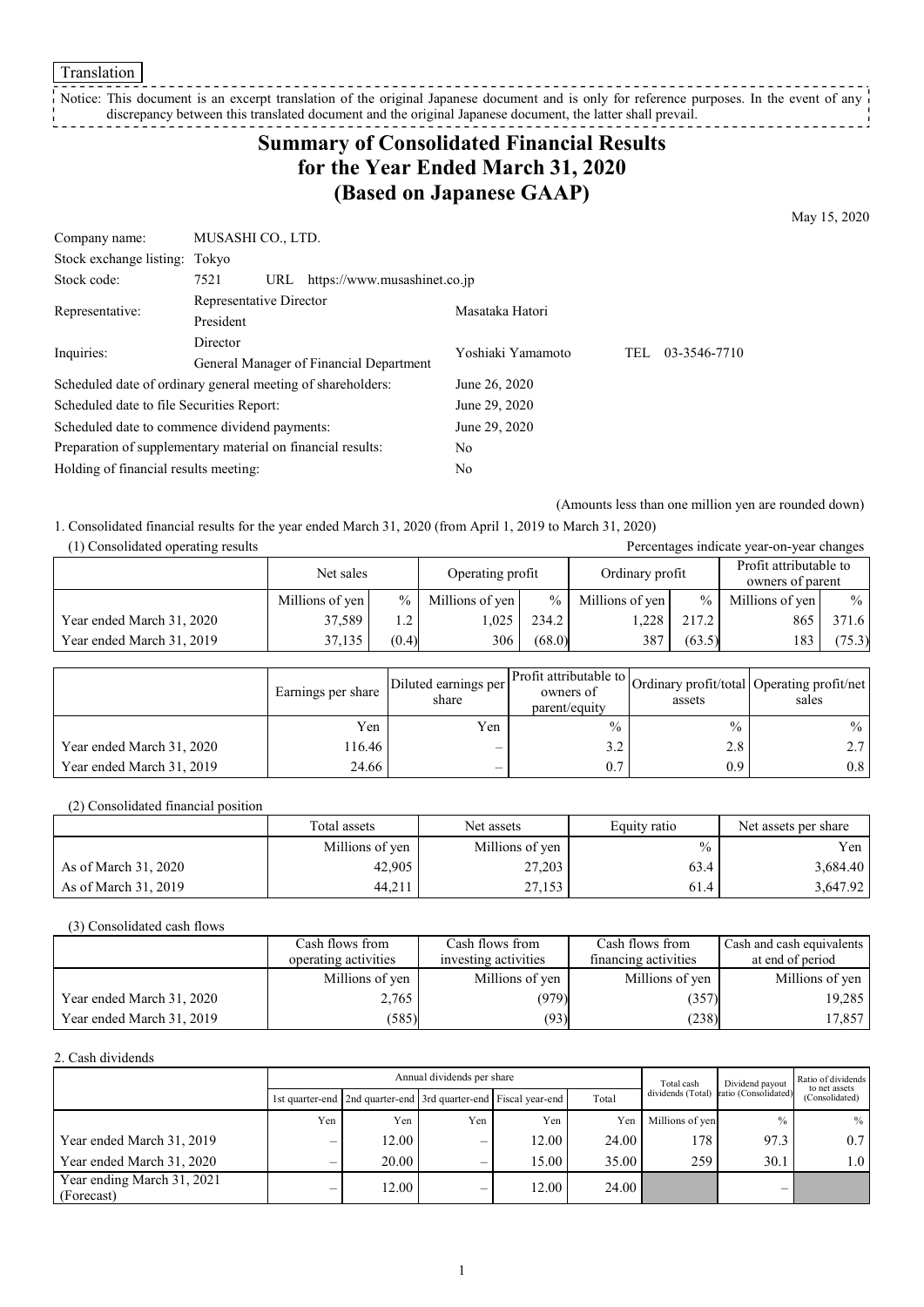3. Notes

| (1) Changes in significant subsidiaries during the year ended March 31, 2020<br>(changes in specified subsidiaries resulting in the change in scope of consolidation): | No. |
|------------------------------------------------------------------------------------------------------------------------------------------------------------------------|-----|
| (2) Changes in accounting policies, changes in accounting estimates, and restatement of prior period financial statements                                              |     |
| Changes in accounting policies due to revisions to accounting standards and other regulations:                                                                         | No. |
| Changes in accounting policies due to other reasons:                                                                                                                   | No. |
| Changes in accounting estimates:                                                                                                                                       | No. |
| Restatement of prior period financial statements:                                                                                                                      | No. |

(3) Number of issued shares (common shares)

Total number of issued shares at the end of the period (including treasury shares)

| As of March 31, 2020                               | 7,950,000 shares   As of March 31, 2019      | 7,950,000 shares |
|----------------------------------------------------|----------------------------------------------|------------------|
| Number of treasury shares at the end of the period |                                              |                  |
| As of March 31, 2020                               | 566,609 shares As of March 31, 2019          | 506,537 shares   |
| Average number of shares during the period         |                                              |                  |
| Year ended March 31, 2020                          | 7,433,397 shares   Year ended March 31, 2019 | 7,443,463 shares |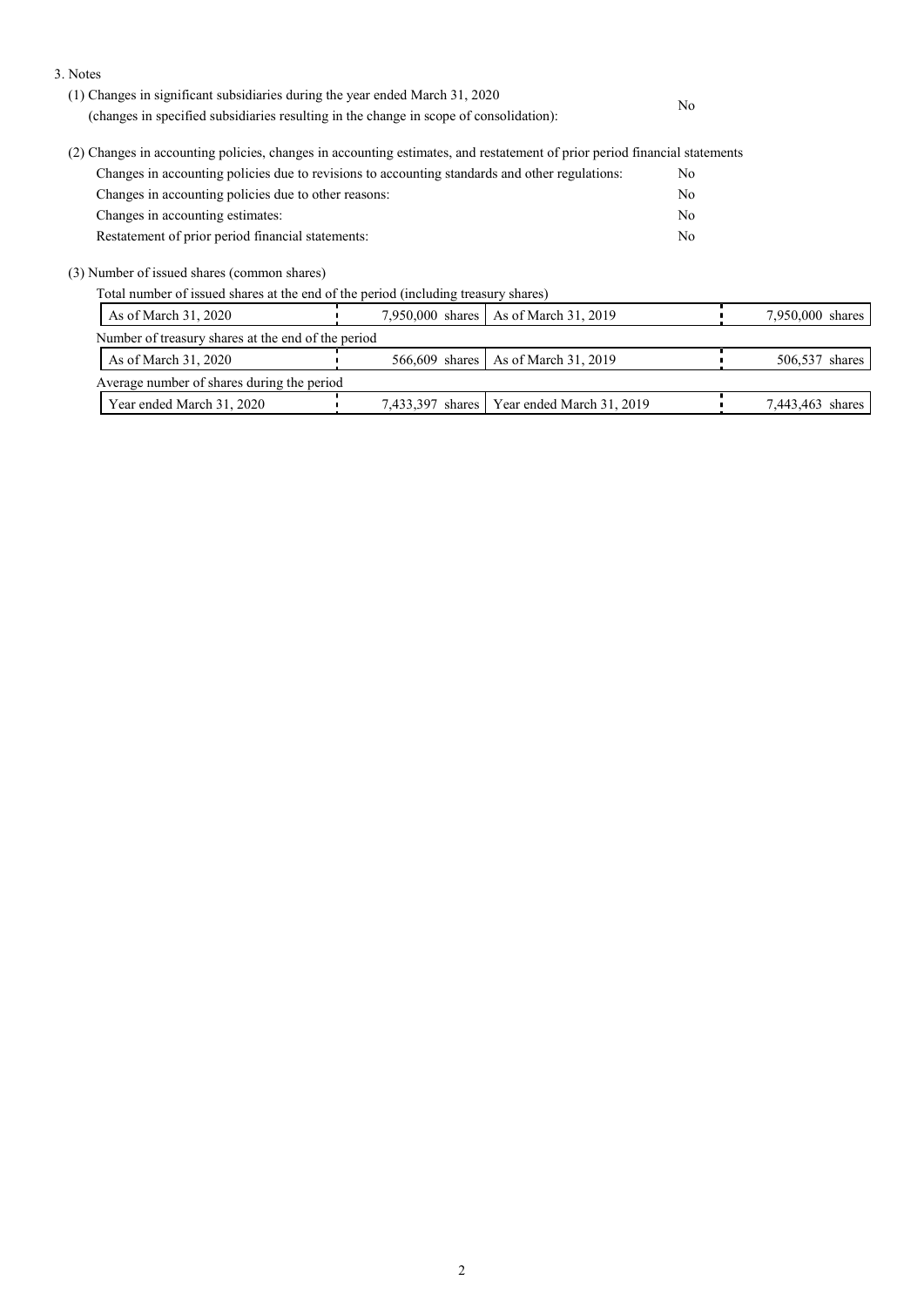# **Consolidated financial statements**

**Consolidated balance sheets**

|                                        |                      | (Millions of yen)    |
|----------------------------------------|----------------------|----------------------|
|                                        | As of March 31, 2019 | As of March 31, 2020 |
| Assets                                 |                      |                      |
| Current assets                         |                      |                      |
| Cash and deposits                      | 18,747               | 20,180               |
| Notes and accounts receivable - trade  | 11,754               | 9,319                |
| Merchandise and finished goods         | 2,739                | 2,442                |
| Work in process                        | 78                   | 69                   |
| Raw materials and supplies             | 470                  | 429                  |
| Other                                  | 495                  | 404                  |
| Allowance for doubtful accounts        | (6)                  | (36)                 |
| Total current assets                   | 34,279               | 32,809               |
| Non-current assets                     |                      |                      |
| Property, plant and equipment          |                      |                      |
| Buildings and structures, net          | 993                  | 1,269                |
| Machinery, equipment and vehicles, net | 50                   | 40                   |
| Land                                   | 1,811                | 1,969                |
| Other, net                             | 361                  | 368                  |
| Total property, plant and equipment    | 3,216                | 3,647                |
| Intangible assets                      |                      |                      |
| Goodwill                               | 272                  | 205                  |
| Software                               | 115                  | 183                  |
| Other                                  | 20                   | 20                   |
| Total intangible assets                | 408                  | 409                  |
| Investments and other assets           |                      |                      |
| Investment securities                  | 1,424                | 1,020                |
| Shares of subsidiaries and associates  | 431                  | 473                  |
| Deferred tax assets                    | 301                  | 418                  |
| Retirement benefit asset               | 1,133                | 940                  |
| Guarantee deposits                     | 2,548                | 2,549                |
| Other                                  | 512                  | 813                  |
| Allowance for doubtful accounts        | (45)                 | (176)                |
| Total investments and other assets     | 6,307                | 6,038                |
| Total non-current assets               | 9,931                | 10,095               |
| Total assets                           | 44,211               | 42,905               |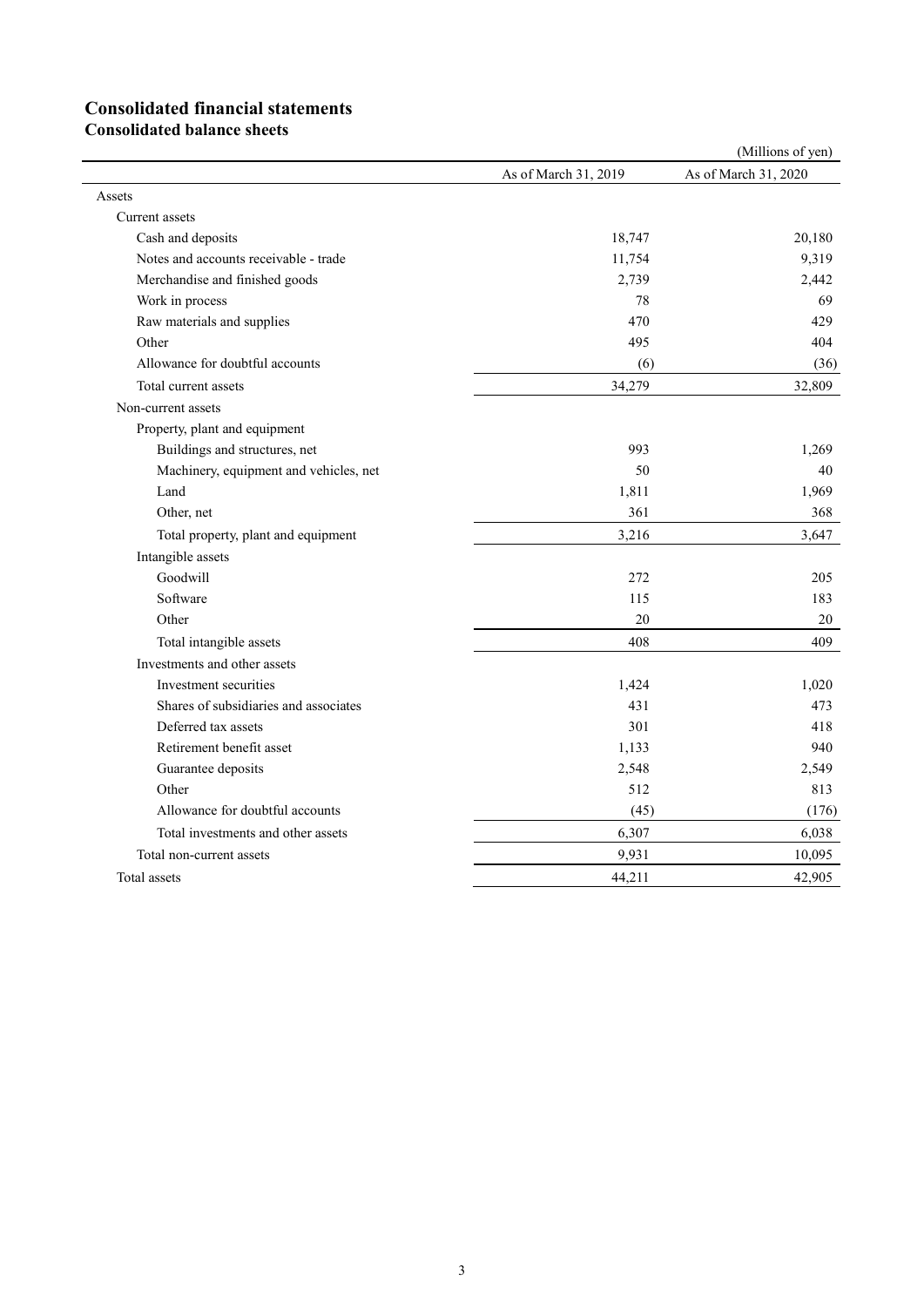|                                                            |                      | (Millions of yen)    |
|------------------------------------------------------------|----------------------|----------------------|
|                                                            | As of March 31, 2019 | As of March 31, 2020 |
| Liabilities                                                |                      |                      |
| Current liabilities                                        |                      |                      |
| Notes and accounts payable - trade                         | 6,122                | 5,073                |
| Electronically recorded obligations - operating            | 3,698                | 3,397                |
| Short-term borrowings                                      | 3,516                | 3,516                |
| Income taxes payable                                       | 68                   | 291                  |
| Provision for bonuses                                      | 425                  | 413                  |
| Other                                                      | 769                  | 1,076                |
| Total current liabilities                                  | 14,600               | 13,768               |
| Non-current liabilities                                    |                      |                      |
| Deferred tax liabilities                                   | 181                  | 67                   |
| Retirement benefit liability                               | 214                  | 224                  |
| Provision for retirement benefits for directors (and other | 1,386                | 971                  |
| officers)                                                  |                      |                      |
| Other                                                      | 674                  | 668                  |
| Total non-current liabilities                              | 2,457                | 1,932                |
| <b>Total liabilities</b>                                   | 17,058               | 15,701               |
| Net assets                                                 |                      |                      |
| Shareholders' equity                                       |                      |                      |
| Share capital                                              | 1,208                | 1,208                |
| Capital surplus                                            | 2,005                | 2,005                |
| Retained earnings                                          | 24,190               | 24,818               |
| Treasury shares                                            | (576)                | (696)                |
| Total shareholders' equity                                 | 26,827               | 27,335               |
| Accumulated other comprehensive income                     |                      |                      |
| Valuation difference on available-for-sale securities      | 214                  | (32)                 |
| Remeasurements of defined benefit plans                    | 110                  | (99)                 |
| Total accumulated other comprehensive income               | 325                  | (132)                |
| Total net assets                                           | 27,153               | 27,203               |
| Total liabilities and net assets                           | 44,211               | 42,905               |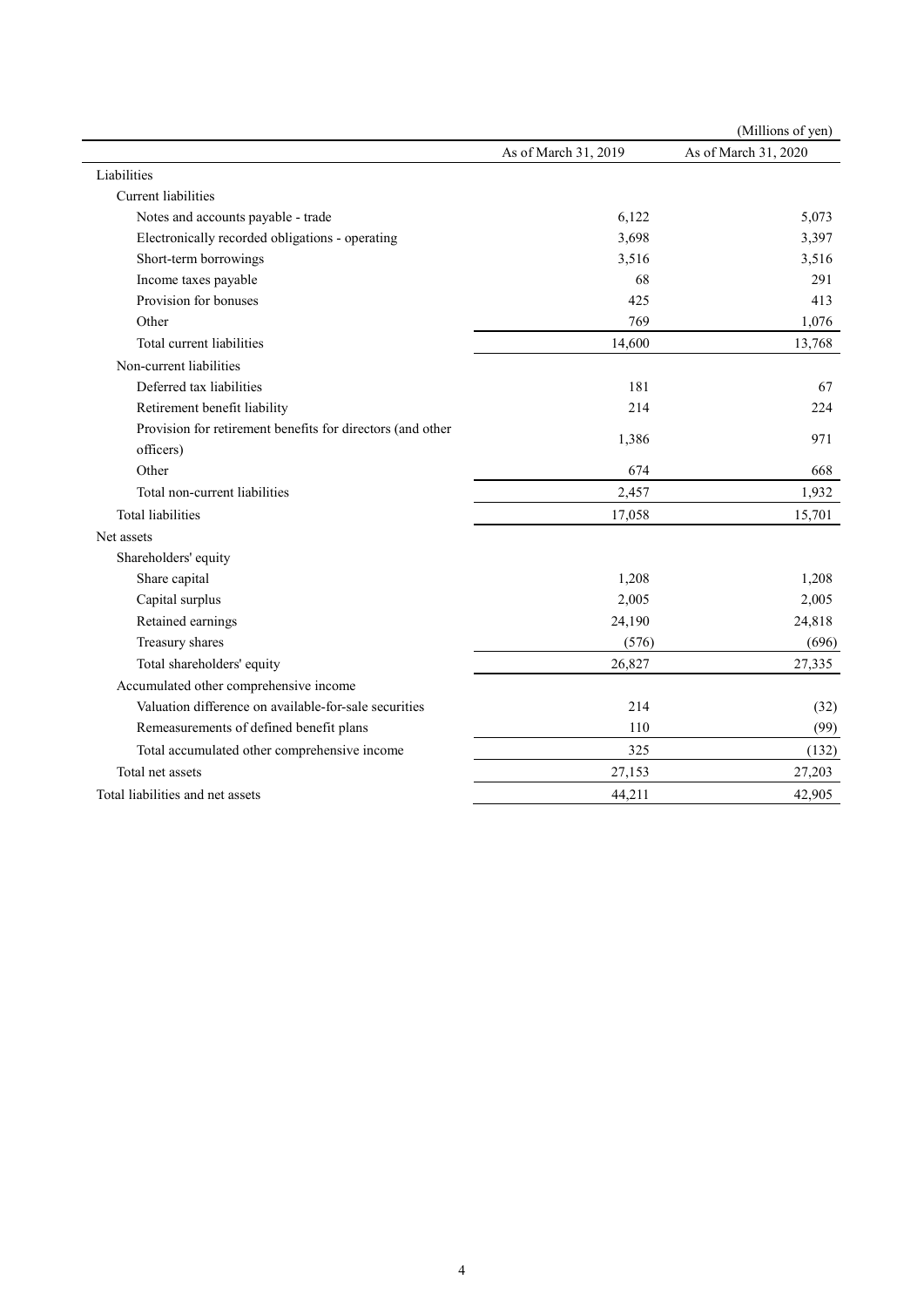### **Consolidated statements of income and consolidated statements of comprehensive income Consolidated statements of income**

|                                                               |                   | (Millions of yen) |
|---------------------------------------------------------------|-------------------|-------------------|
|                                                               | Fiscal year ended | Fiscal year ended |
|                                                               | March 31, 2019    | March 31, 2020    |
| Net sales                                                     | 37,135            | 37,589            |
| Cost of sales                                                 | 29,309            | 28,920            |
| Gross profit                                                  | 7,826             | 8,669             |
| Selling, general and administrative expenses                  | 7,519             | 7,644             |
| Operating profit                                              | 306               | 1,025             |
| Non-operating income                                          |                   |                   |
| Interest income                                               | 2                 | 3                 |
| Dividend income                                               | 49                | 47                |
| Share of profit of entities accounted for using equity method | 1                 | 43                |
| Reversal of allowance for doubtful accounts                   | 1                 |                   |
| Insurance claim income                                        | 6                 | 92                |
| Miscellaneous income                                          | 55                | 69                |
| Total non-operating income                                    | 116               | 255               |
| Non-operating expenses                                        |                   |                   |
| Interest expenses                                             | 34                | 34                |
| Provision of allowance for doubtful accounts                  |                   | 2                 |
| Retirement benefit expenses                                   |                   | 11                |
| Miscellaneous loss                                            | 1                 | 3                 |
| Total non-operating expenses                                  | 36                | 52                |
| Ordinary profit                                               | 387               | 1,228             |
| Extraordinary income                                          |                   |                   |
| Gain on sales of investment securities                        | 111               | 24                |
| Total extraordinary income                                    | 111               | 24                |
| <b>Extraordinary losses</b>                                   |                   |                   |
| Loss on valuation of investment securities                    | 16                | 6                 |
| Loss on valuation of golf club membership                     |                   | 2                 |
| Impairment loss                                               |                   | 64                |
| Total extraordinary losses                                    | 16                | 73                |
| Profit before income taxes                                    | 482               | 1,179             |
| Income taxes - current                                        | 216               | 362               |
| Income taxes - deferred                                       | 83                | (48)              |
| Total income taxes                                            | 299               | 313               |
| Profit                                                        | 183               | 865               |
| Profit attributable to non-controlling interests              |                   |                   |
| Profit attributable to owners of parent                       | 183               | 865               |
|                                                               |                   |                   |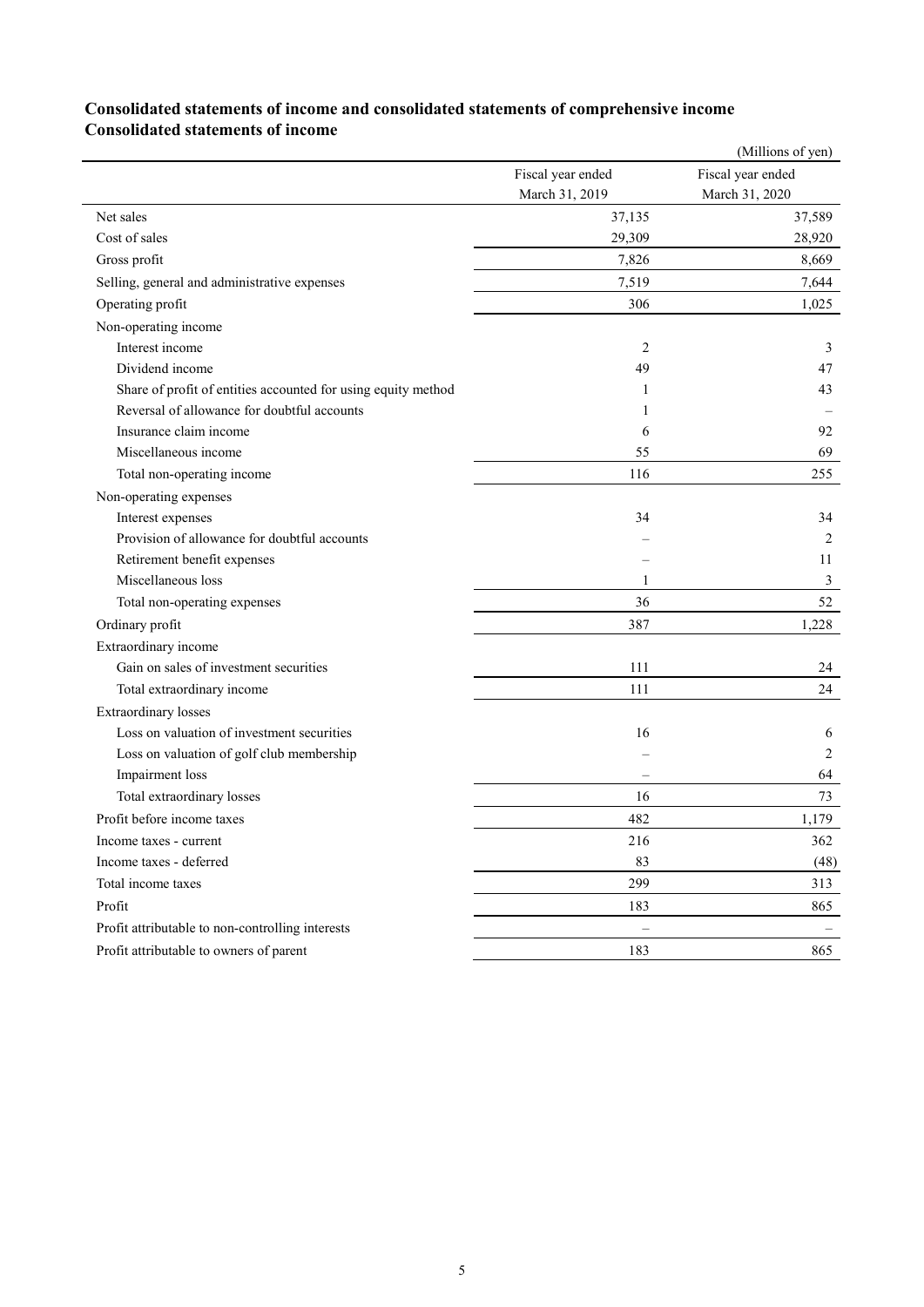## **Consolidated statements of comprehensive income**

|                                                           |                   | (Millions of yen) |
|-----------------------------------------------------------|-------------------|-------------------|
|                                                           | Fiscal year ended | Fiscal year ended |
|                                                           | March 31, 2019    | March 31, 2020    |
| Profit                                                    | 183               | 865               |
| Other comprehensive income                                |                   |                   |
| Valuation difference on available-for-sale securities     | (217)             | (245)             |
| Remeasurements of defined benefit plans, net of tax       | (11)              | (210)             |
| Share of other comprehensive income of entities accounted | (3)               | (1)               |
| for using equity method                                   |                   |                   |
| Total other comprehensive income                          | (232)             | (457)             |
| Comprehensive income                                      | (49)              | 407               |
| Comprehensive income attributable to                      |                   |                   |
| Comprehensive income attributable to owners of parent     | (49)              | 407               |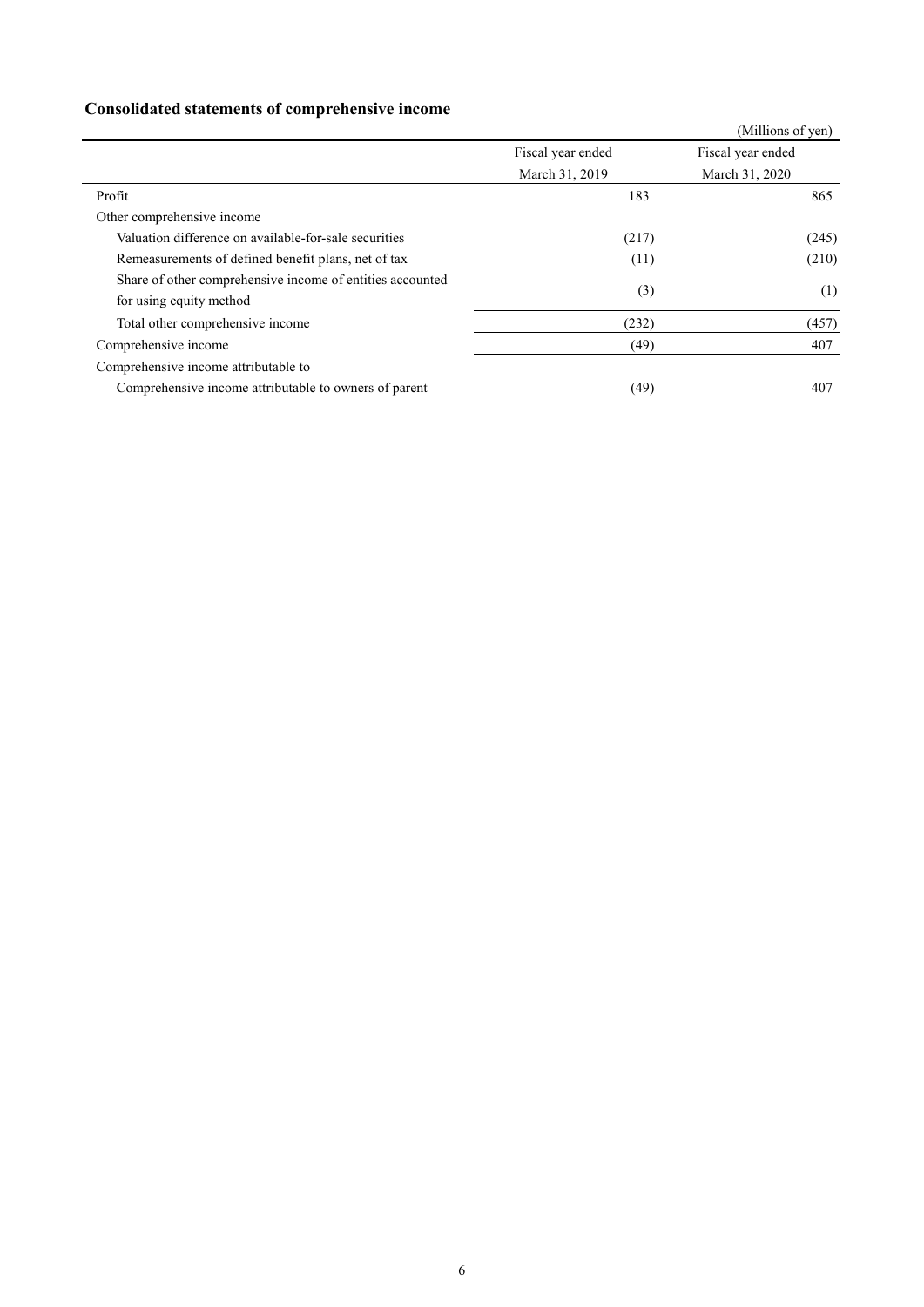## **Consolidated statements of changes in equity**

Fiscal year ended March 31, 2019

(Millions of yen)

|                                                         | Shareholders' equity     |                          |                   |                          |                               |
|---------------------------------------------------------|--------------------------|--------------------------|-------------------|--------------------------|-------------------------------|
|                                                         | Share capital            | Capital surplus          | Retained earnings | Treasury shares          | Total shareholders'<br>equity |
| Balance at beginning of period                          | 1,208                    | 2,005                    | 24,245            | (576)                    | 26,882                        |
| Changes during period                                   |                          |                          |                   |                          |                               |
| Dividends of surplus                                    |                          |                          | (238)             |                          | (238)                         |
| Profit attributable to owners<br>of parent              |                          |                          | 183               |                          | 183                           |
| Purchase of treasury shares                             |                          |                          |                   |                          |                               |
| Net changes in items other<br>than shareholders' equity |                          |                          |                   |                          |                               |
| Total changes during period                             | $\overline{\phantom{0}}$ | $\overline{\phantom{0}}$ | (54)              | $\overline{\phantom{0}}$ | (54)                          |
| Balance at end of period                                | 1,208                    | 2,005                    | 24,190            | (576)                    | 26,827                        |

|                                                         | Accumulated other comprehensive income                      |                                            |                                                    |                  |
|---------------------------------------------------------|-------------------------------------------------------------|--------------------------------------------|----------------------------------------------------|------------------|
|                                                         | Valuation difference on<br>available-for-sale<br>securities | Remeasurements of<br>defined benefit plans | Total accumulated<br>other comprehensive<br>income | Total net assets |
| Balance at beginning of period                          | 435                                                         | 122                                        | 558                                                | 27,440           |
| Changes during period                                   |                                                             |                                            |                                                    |                  |
| Dividends of surplus                                    |                                                             |                                            |                                                    | (238)            |
| Profit attributable to owners<br>of parent              |                                                             |                                            |                                                    | 183              |
| Purchase of treasury shares                             |                                                             |                                            |                                                    |                  |
| Net changes in items other<br>than shareholders' equity | (220)                                                       | (11)                                       | (232)                                              | (232)            |
| Total changes during period                             | (220)                                                       | (11)                                       | (232)                                              | (287)            |
| Balance at end of period                                | 214                                                         | 110                                        | 325                                                | 27,153           |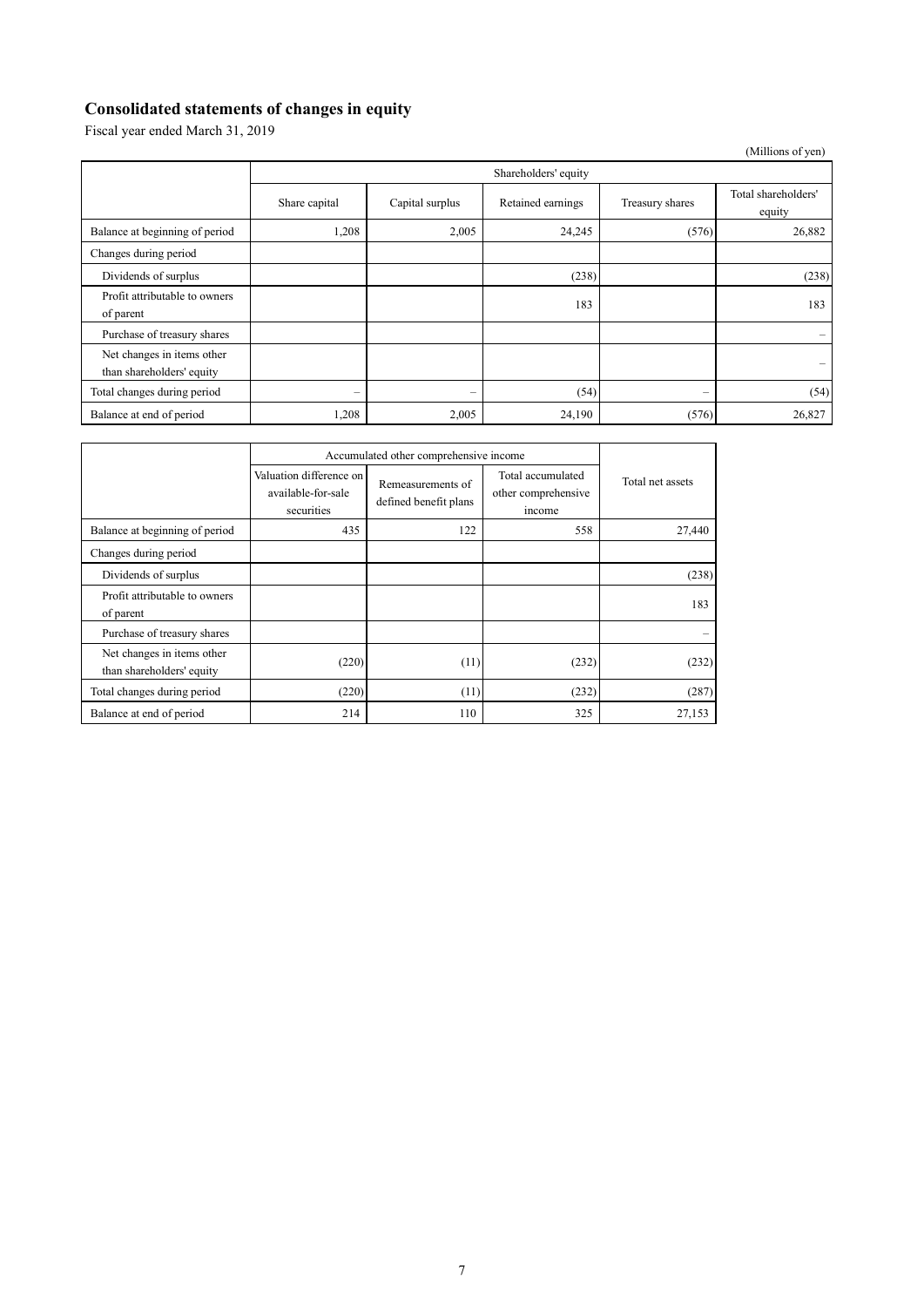#### Fiscal year ended March 31, 2020

(Millions of yen)

|                                                         | Shareholders' equity |                          |                   |                 |                               |
|---------------------------------------------------------|----------------------|--------------------------|-------------------|-----------------|-------------------------------|
|                                                         | Share capital        | Capital surplus          | Retained earnings | Treasury shares | Total shareholders'<br>equity |
| Balance at beginning of period                          | 1,208                | 2,005                    | 24,190            | (576)           | 26,827                        |
| Changes during period                                   |                      |                          |                   |                 |                               |
| Dividends of surplus                                    |                      |                          | (238)             |                 | (238)                         |
| Profit attributable to owners<br>of parent              |                      |                          | 865               |                 | 865                           |
| Purchase of treasury shares                             |                      |                          |                   | (119)           | (119)                         |
| Net changes in items other<br>than shareholders' equity |                      |                          |                   |                 | $\qquad \qquad \qquad$        |
| Total changes during period                             | -                    | $\overline{\phantom{0}}$ | 627               | (119)           | 507                           |
| Balance at end of period                                | 1,208                | 2,005                    | 24,818            | (696)           | 27,335                        |

|                                                         | Accumulated other comprehensive income                      |                                            |                                                    |                  |
|---------------------------------------------------------|-------------------------------------------------------------|--------------------------------------------|----------------------------------------------------|------------------|
|                                                         | Valuation difference on<br>available-for-sale<br>securities | Remeasurements of<br>defined benefit plans | Total accumulated<br>other comprehensive<br>income | Total net assets |
| Balance at beginning of period                          | 214                                                         | 110                                        | 325                                                | 27,153           |
| Changes during period                                   |                                                             |                                            |                                                    |                  |
| Dividends of surplus                                    |                                                             |                                            |                                                    | (238)            |
| Profit attributable to owners<br>of parent              |                                                             |                                            |                                                    | 865              |
| Purchase of treasury shares                             |                                                             |                                            |                                                    | (119)            |
| Net changes in items other<br>than shareholders' equity | (247)                                                       | (210)                                      | (457)                                              | (457)            |
| Total changes during period                             | (247)                                                       | (210)                                      | (457)                                              | 50               |
| Balance at end of period                                | (32)                                                        | (99)                                       | (132)                                              | 27,203           |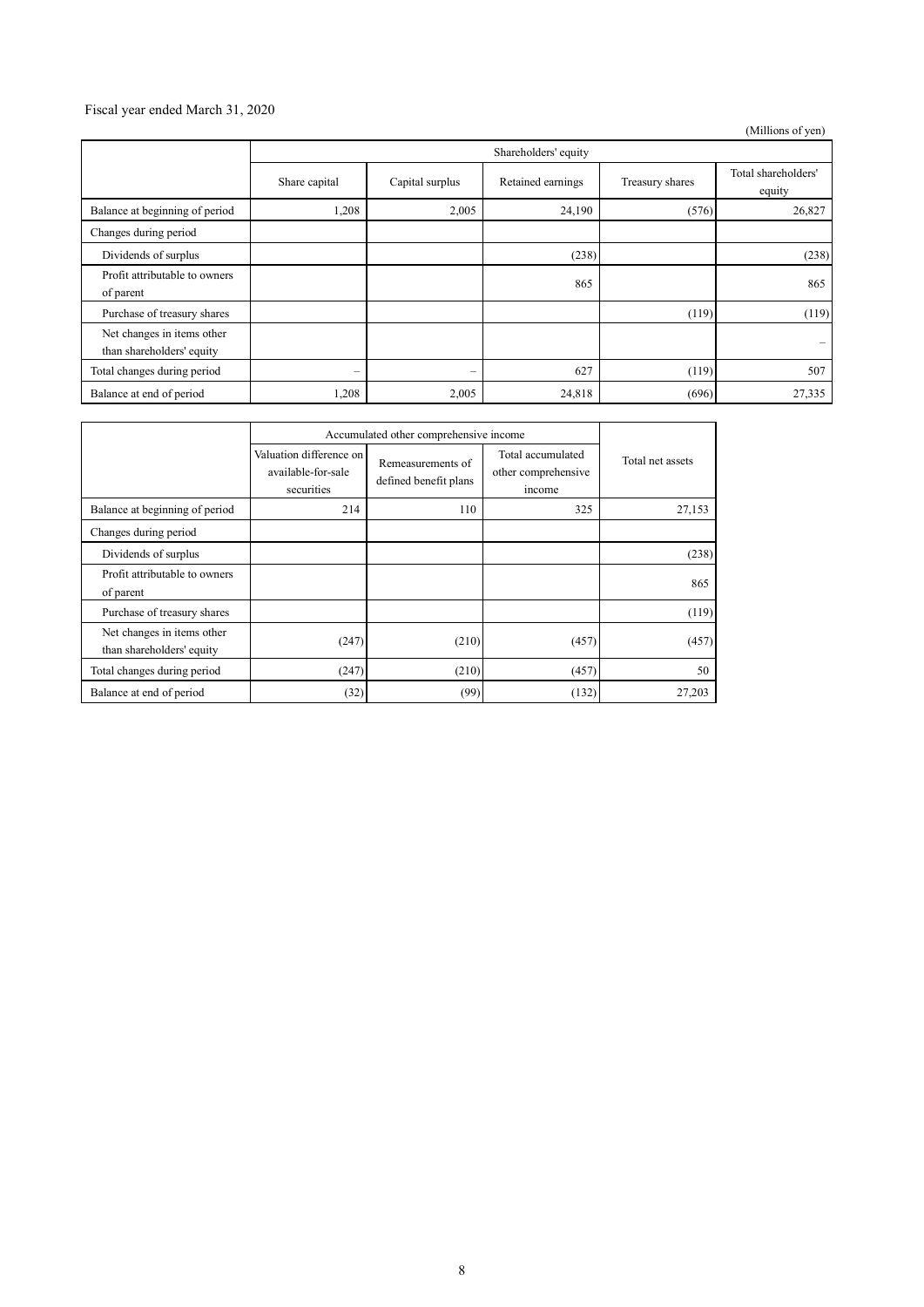#### **Consolidated statements of cash flows**

|                                                               |                   | (Millions of yen) |
|---------------------------------------------------------------|-------------------|-------------------|
|                                                               | Fiscal year ended | Fiscal year ended |
|                                                               | March 31, 2019    | March 31, 2020    |
| Cash flows from operating activities                          |                   |                   |
| Profit before income taxes                                    | 482               | 1,179             |
| Depreciation                                                  | 332               | 338               |
| Amortization of goodwill                                      | 79                | 97                |
| Loss (gain) on sales of investment securities                 | (111)             | (24)              |
| Loss (gain) on valuation of investment securities             | 16                | 6                 |
| Increase (decrease) in allowance for doubtful accounts        | (2)               | 159               |
| Increase (decrease) in provision for bonuses                  | (7)               | (11)              |
| Increase (decrease) in retirement benefit liability           | 25                | 10                |
| Decrease (increase) in retirement benefit asset               | (11)              | (17)              |
| Increase (decrease) in provision for retirement benefits for  |                   |                   |
| directors (and other officers)                                | 110               | (415)             |
| Interest and dividend income                                  | (52)              | (50)              |
| Interest expenses                                             | 34                | 34                |
| Share of loss (profit) of entities accounted for using equity |                   |                   |
| method                                                        | (1)               | (43)              |
| Foreign exchange losses (gains)                               | $\theta$          | 1                 |
| Loss on valuation of membership                               |                   | 2                 |
| Decrease (increase) in trade receivables                      | (741)             | 2,307             |
| Decrease (increase) in inventories                            | (91)              | 347               |
| Decrease (increase) in other current assets                   | 134               | (61)              |
| Increase (decrease) in trade payables                         | (50)              | (1, 363)          |
| Increase (decrease) in accounts payable - other               | (27)              | (9)               |
| Increase (decrease) in other current liabilities              | (231)             | 380               |
| Impairment loss                                               |                   | 64                |
| Other, net                                                    | 5                 | (3)               |
| Subtotal                                                      | (105)             | 2,928             |
| Interest and dividends received                               | 52                | 50                |
| Interest paid                                                 | (34)              | (34)              |
| Income taxes (paid) refund                                    | (497)             | (177)             |
| Net cash provided by (used in) operating activities           | (585)             | 2,765             |
| Cash flows from investing activities                          |                   |                   |
| Payments into time deposits                                   |                   | (5)               |
| Purchase of property, plant and equipment                     | (219)             | (695)             |
| Proceeds from sales of property, plant and equipment          | 4                 | 6                 |
| Purchase of intangible assets                                 | (62)              | (120)             |
| Purchase of investment securities                             | (9)               | (8)               |
| Proceeds from sales of investment securities                  | 276               | 96                |
| Loan advances                                                 |                   | (0)               |
| Collection of loans receivable                                | $\overline{0}$    | $\theta$          |
| Payments for acquisition of businesses                        |                   |                   |
| Other, net                                                    |                   | (95)              |
|                                                               | (83)              | (159)             |
| Net cash provided by (used in) investing activities           | (93)              | (979)             |